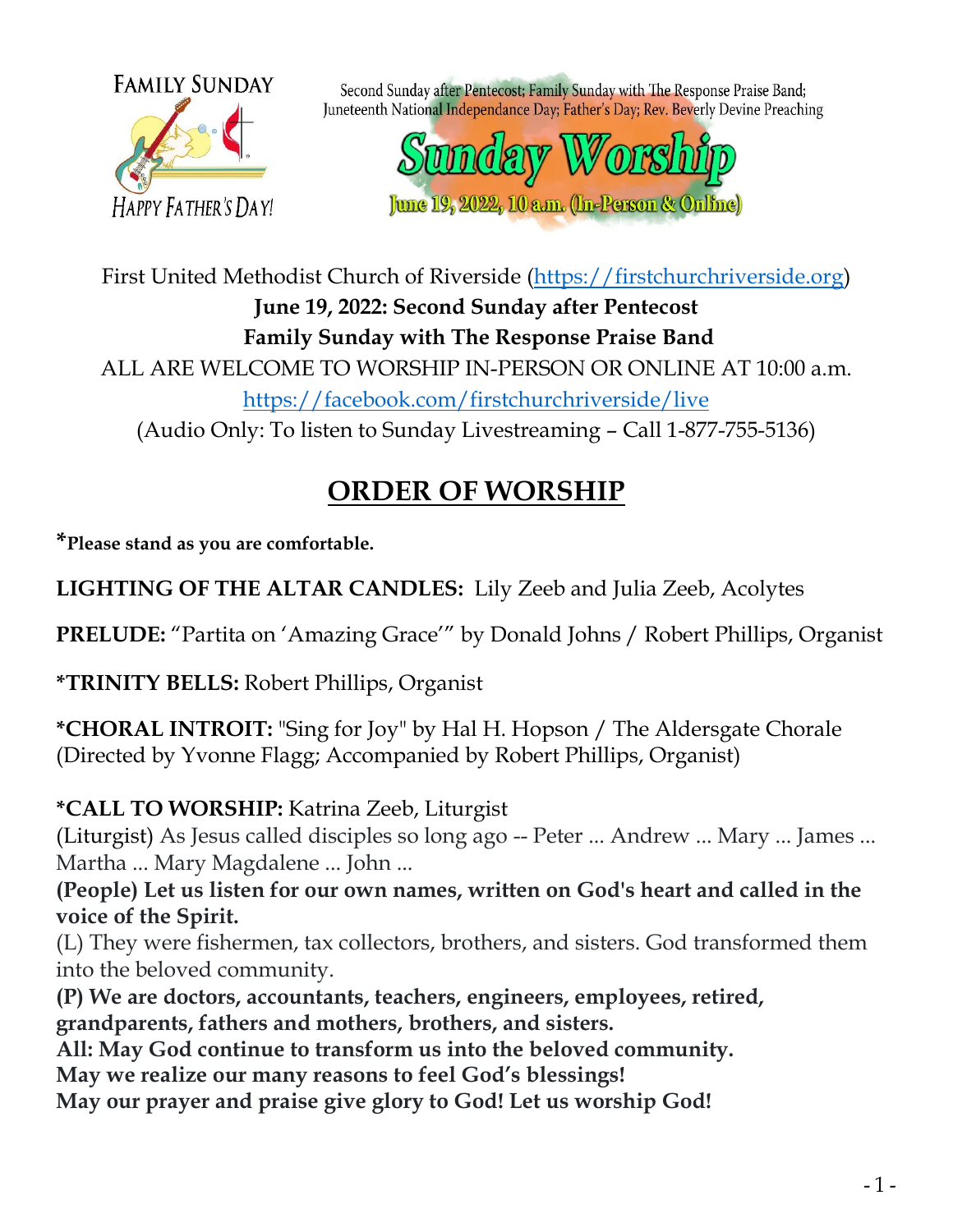**\*OPENING HYMN:** "10,000 Reasons/Bless the Lord, O My Soul" by Jonas Myrin and Matt Redman **/ All** (Led by The Response)

### **Chorus**

**Bless the Lord, O my soul, O my soul, worship his holy name. Sing like never before, O my soul. I'll worship your holy name.**

### **Verse 1**

**The sun comes up, it's a new day dawning; It's time to sing your song again. Whatever may pass and whatever lies before me, Let me be singing when the evening comes. (Chorus)**

#### **Verse 2**

**You're rich in love and you're slow to anger, Your name is great and your heart is kind; For all your goodness I will keep on singing, Ten thousand reasons for my heart to find. (Chorus)**

#### **Verse 3**

**And on that day when my strength is failing, The end draws near and my time has come; Still my soul sings your praise unending, Ten thousand years and then forevermore. (Chorus)**

**WELCOME:** The Rev. Beverly Devine

# **THE CHURCH AT PRAYER:** The Rev. Beverly Devine

**Sharing of Joys & Concerns**

**Pastoral Prayer:** *A Prayer for the Fathers in Our Lives*

We give our thanks, Creator God, for the fathers in our lives.

Fatherhood does not come with a manual, and reality teaches us that some fathers excel while others fail. We ask for your blessings for them all and forgiveness where it is needed.

This Father's Day we remember the many sacrifices that fathers make for their children and families, and the ways -- both big and small -- they lift children to achieve dreams thought beyond reach.

So too, we remember all those who have helped fill the void when fathers pass early or are absent: grandfathers and uncles, brothers and cousins, teachers, pastors and coaches and the women of our families.

For those who are fathers, we ask for wisdom and humility in the face of the task of parenting. Give them the strength to do well by their children and by you.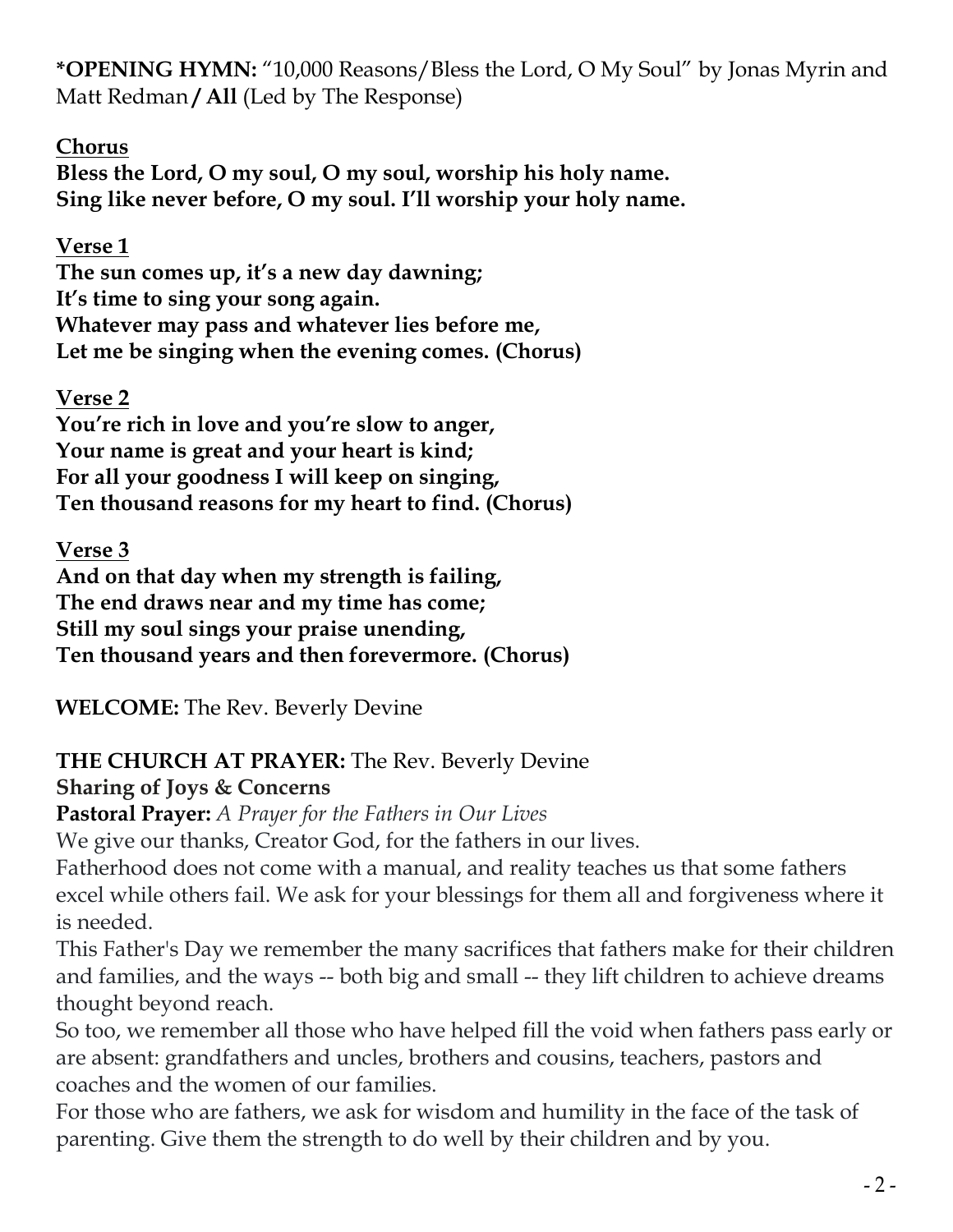In your holy name, O God, we now join our voices and pray together: **"Our Father, who art in heaven, hallowed be thy name. Thy kingdom come, thy will be done** on earth as it is in heaven. Give us this day our daily bread and forgive us our trespasses, as **we forgive those who trespass against us. And lead us not into temptation, but deliver us from evil. For thine is the kingdom, and the power, and the glory, forever. Amen."**

**PRAYER RESPONSE:** "Hear Our Prayer, O Lord" by C. Albert Scholin / The Aldersgate Chorale (Directed by Yvonne Flagg; Accompanied by Robert Phillips)

**CHILDREN'S TIME:** Mateo Mamea, Director of Children's Ministry

# **SCRIPTURE READING: Romans 5:1-8** / Katrina Zeeb, Liturgist

Therefore, since we are justified by faith, we have peace with God through our Lord Jesus Christ, **<sup>2</sup>** through whom we have obtained access to this grace in which we stand; and we boast in our hope of sharing the glory of God. **<sup>3</sup>** And not only that, but we also boast in our sufferings, knowing that suffering produces endurance, **<sup>4</sup>** and endurance produces character, and character produces hope, **<sup>5</sup>** and hope does not disappoint us, because God's love has been poured into our hearts through the Holy Spirit that has been given to us.

(Liturgist) This is the Word of God for the People of God! **(All) Thanks be to God!**

**ANTHEM:** "Father of Heaven, Whose Love Profound," setting by Healey Willan / The Aldersgate Chorale (Directed by Yvonne Flagg; Accompanied by Robert Phillips, Organist)

## **\*GOSPEL READING: Matthew 9:35-10:8** Katrina Zeeb, Liturgist

*The Harvest Is Great, the Laborers Few*

**<sup>35</sup>** Then Jesus went about all the cities and villages, teaching in their synagogues, and proclaiming the good news of the kingdom, and curing every disease and every sickness. **<sup>36</sup>**When he saw the crowds, he had compassion for them, because they were harassed and helpless, like sheep without a shepherd. **<sup>37</sup>** Then he said to his disciples, 'The harvest is plentiful, but the laborers are few; **<sup>38</sup>** therefore ask the Lord of the harvest to send out laborers into his harvest.'

*The Twelve Apostles*

**<sup>10</sup>** Then Jesus summoned his twelve disciples and gave them authority over unclean spirits, to cast them out, and to cure every disease and every sickness. **<sup>2</sup>** These are the names of the twelve apostles: first, Simon, also known as Peter, and his brother Andrew; James son of Zebedee, and his brother John; **<sup>3</sup>** Philip and Bartholomew; Thomas and Matthew the tax-collector; James son of Alphaeus, and Thaddaeus; **<sup>4</sup>** Simon the Cananaean, and Judas Iscariot, the one who betrayed him.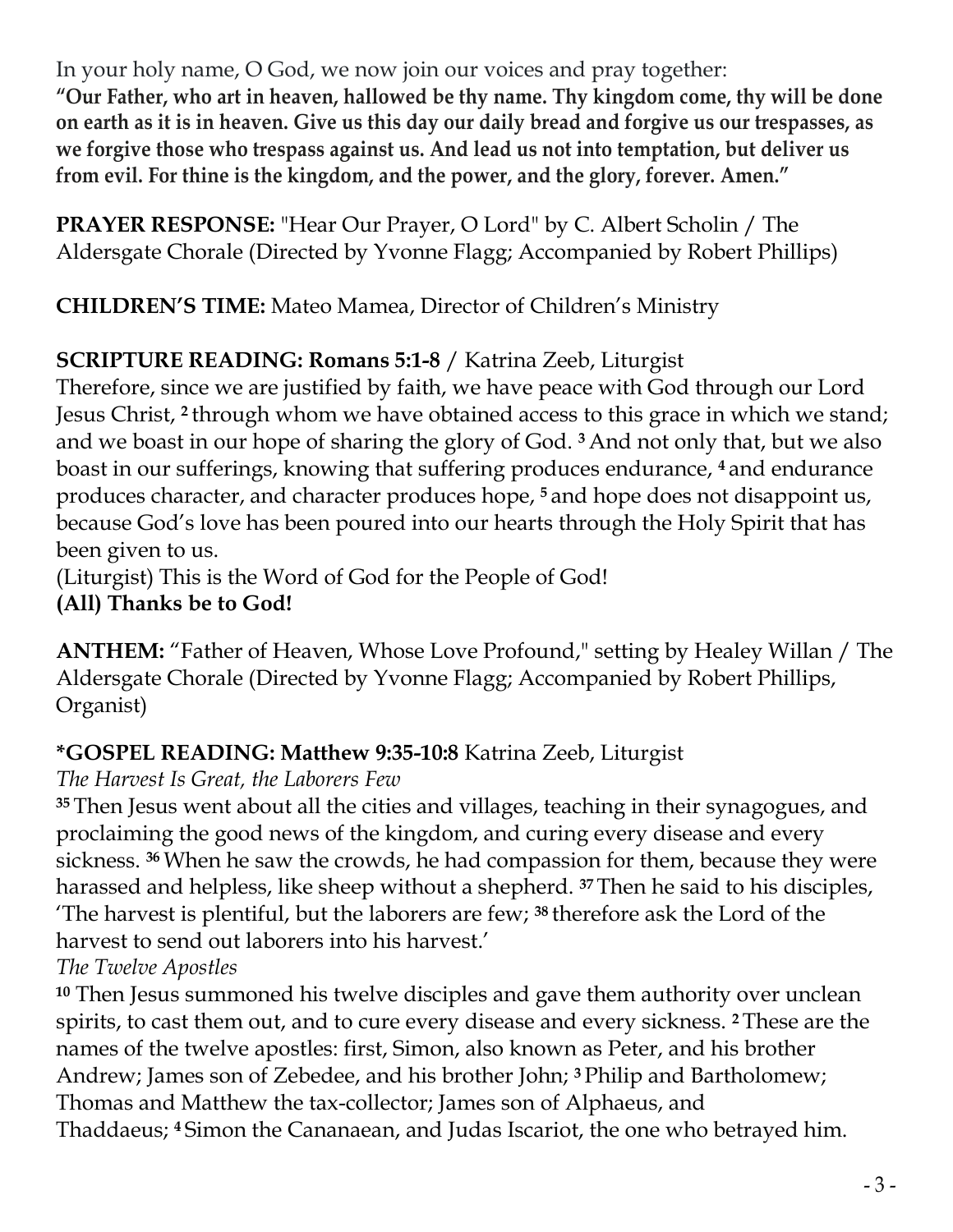#### *The Mission of the Twelve*

**<sup>5</sup>** These twelve Jesus sent out with the following instructions: 'Go nowhere among the Gentiles, and enter no town of the Samaritans, **<sup>6</sup>** but go rather to the lost sheep of the house of Israel. **<sup>7</sup>** As you go, proclaim the good news, "The kingdom of heaven has come near." **<sup>8</sup>** Cure the sick, raise the dead, cleanse the lepers, cast out demons. You received without payment; give without payment.'

(Liturgist) This is the Gospel of Christ!

**(All) Glory to You, O Christ! Amen!**

**INTERLUDE: "Holy Spirit"** by Bryan Torwalt and Katie Torwalt / The Response

**SERMON: "Going, but Not Coming Back"** The Rev. Beverly Devine

**\*HYMN OF DEDICATION:** "Amazing Grace / My Chains are Gone" by Chris Tomlin, John Newton, Louie Giglio / All /Led by The Response

**Amazing grace! How sweet the sound that saved a wretch like me! I once was lost, but now am found; was blind, but now I see.**

**'Twas grace that taught my heart to fear, and grace my fears relieved; How precious did that grace appear the hour I first believed.**

**My chains are gone; I've been set free. My God, my Savior, has ransomed me. And like a flood, his mercy reigns, unending love, amazing grace.**

**The Lord has promised good to me, his word my hope secures; He will my shield and portion be, as long as life endures.**

**My chains are gone; I've been set free. My God, my Savior, has ransomed me. And like a flood, his mercy reigns, unending love, amazing grace.**

**The earth shall soon dissolve like snow, the sun forbear to shine. But God, who called me here below, will be forever mine, Will be forever mine. You are forever mine.**

### **INVITATION TO THE OFFERING:** Katrina Zeeb, Liturgist

(Liturgist) We remember how dependent we are on God's love and mercy for every good and helpful thing in our lives. We are called to love and to give. Let us give generously of our hearts and our gifts. We dedicate these gifts and our lives, that we might not only find our way, but lead others toward Jesus, our rock, and our redeemer. **(All) Amen!**

**Offertory:** "They'll Know We Are Christians by Our Love" by Wilbur Held / Robert Phillips, Organist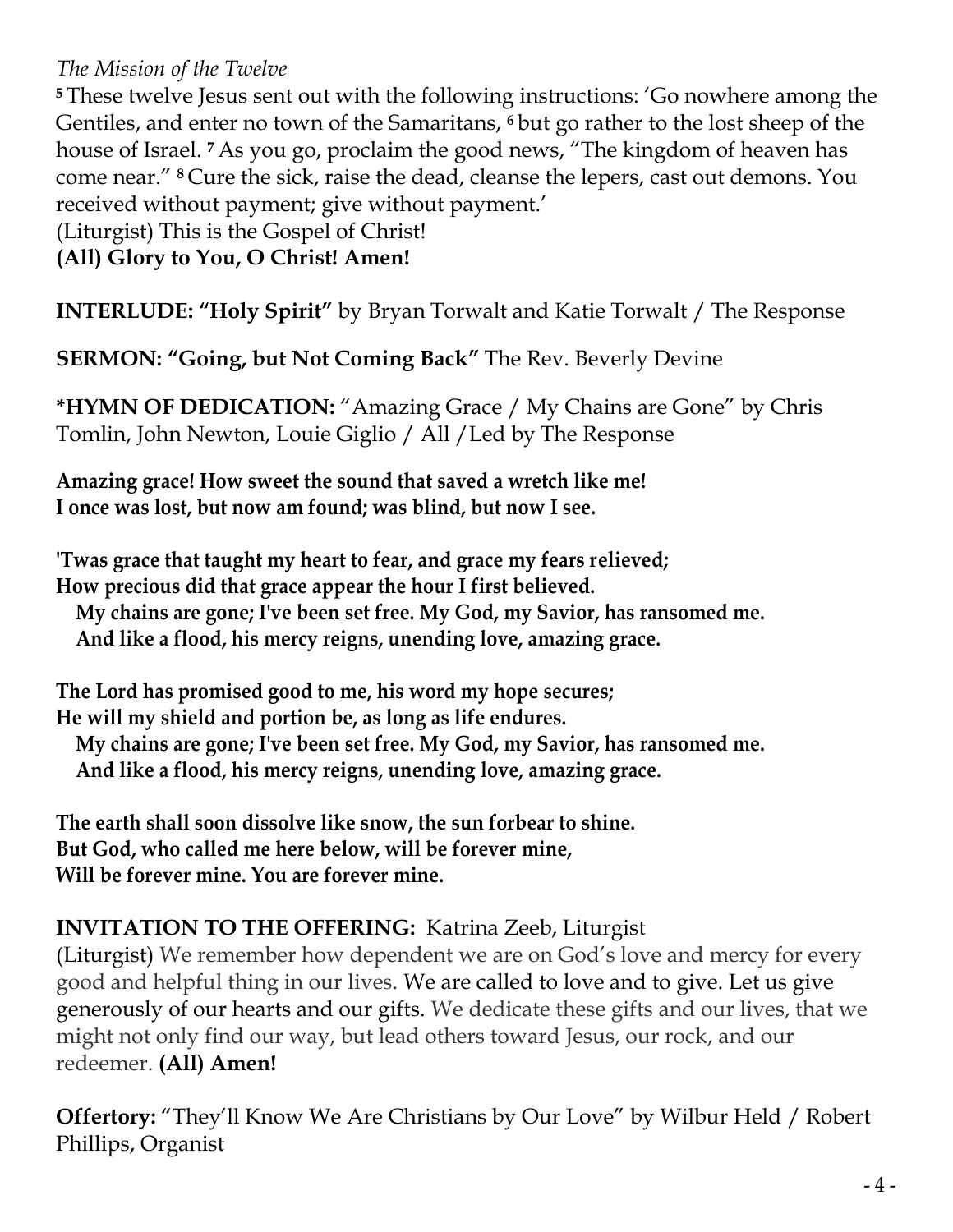**OFFERING SONG:** "As We Seek Your Face / Jesus, Draw Me Close" by Dave Bilbraugh and Rick Founds /All (Led by Rev. Beverly Devine; Accompanied by Robert Phillips)

**As we seek your face, may we know your heart, feel your presence, acceptance, as we seek your face. Jesus, draw me close, closer, Lord, to you. Let the world around me fade away. Jesus, draw me close, closer, Lord, to you. For I desire to worship and obey.**

**\*UNISON PRAYER OF THANKSGIVING:** Katrina Zeeb, Liturgist **All**: **Holy God, we marvel at your love for all your creation. When Jesus saw the crowds that gathered, he had compassion on them, and his ministry and the church that bears his name must always remember we were born out of compassion. We offer our gifts to continue the work of compassion, but more than this, we offer ourselves, as he also commanded us to "Go!" In his holy name, we pray. Amen.**

**LAITY BLESSINGS:** Kris Lovekin, Co-Lay Leader

**\*SENDING HYMN: "**They'll Know We Are Christians" by Jonas Myrin, Matt Redman /**All /** Led by The Response)

**We are one in the Spirit, we are one in the Lord. We are one in the Spirit, we are one in the Lord.**

**And we pray that all unity may one day be restored.**

**And they'll know we are Christians by our love, by our love.**

**Yes, they'll know we are Christians by our love.**

**We will walk with each other, we will walk hand in hand. We will walk with each other, we will walk hand in hand. And together we'll spread the news that God is in the land.**

**And they'll know we are Christians by our love, by our love.**

**Yes, they'll know we are Christians by our love.**

**We will work with each other, we will work side by side. We will work with each other, we will work side by side. And we'll guard human dignity and save human pride.**

**And they'll know we are Christians by our love, by our love. Yes, they'll know we are Christians by our love.**

**All praise to the Father, from whom all things come, And all praise to Christ Jesus, God's only Son, And all praise to the Spirit, who makes us one.**

**And they'll know we are Christians by our love, by our love. Yes, they'll know we are Christians by our love. (Repeat)**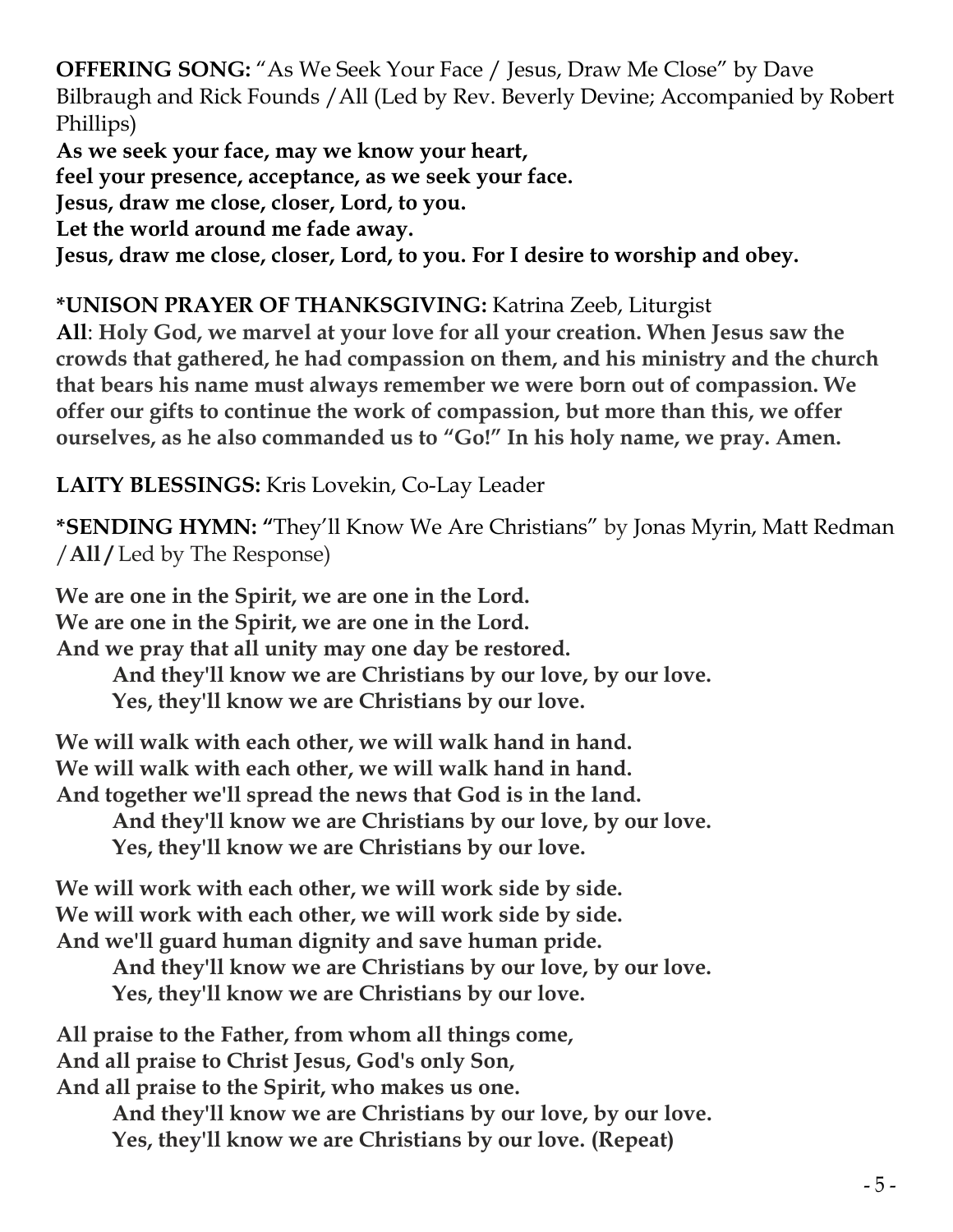**\*BENEDICTION:** The Rev. Beverly Devine

**POSTLUDE***:* "Toccata" by Gordon Young / Robert Phillips/Organist

**CARRYING THE LIGHT OF CHRIST TO THE WORLD:** Lily Zeeb and Julia Zeeb, Acolytes



"These worship liturgies have been adapted from The Abingdon Worship Annual 2019 & 2022. Copyright © 2018 & 2021 by Abingdon Press. Used by permission."

A UNITED METHODIST CONGREGATION

*We are grateful for the Worship/Media Team members who have faithfully served today: Acolytes: Lily Zeeb and Julia Zeeb Organist: Robert Phillips Liturgist: Katrina Zeeb Hymn Leaders: The Response Chorale Director: Yvonne Flagg Anthem: The Aldersgate Chorale Guest Preacher: The Rev. Beverly Devine Children's Time: Pastor Mateo Mamea Laity Blessings: Kris Lovekin, Co-Lay Leader Media/Livestream Team: Dan, Don Knowles, Carmen and Gayla Lonsbery, Online Greeter: Mary Herrmann Altar Décor: The Décor Team Head Usher: Matt Gorder*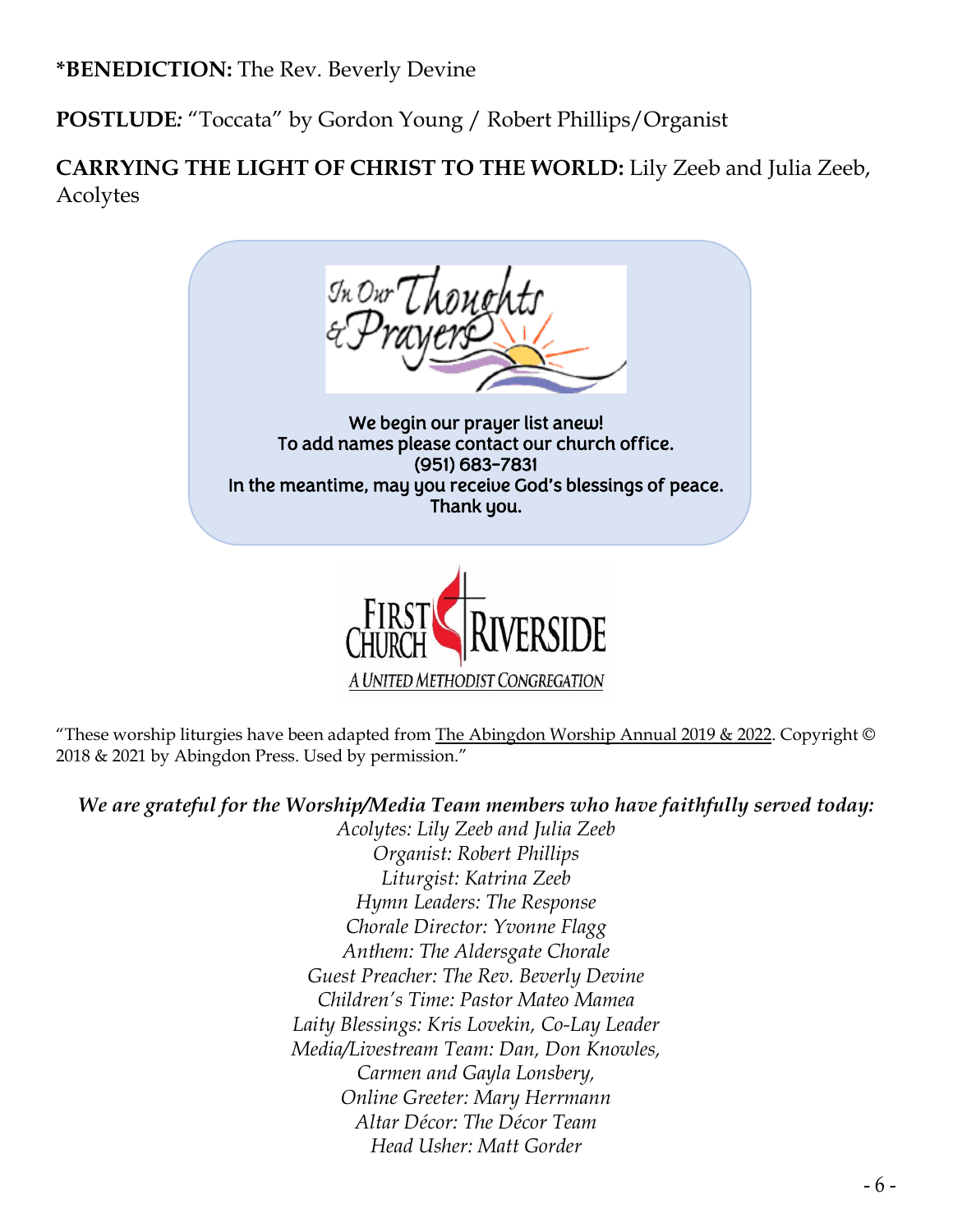#### *THE WEEK AHEAD AT FIRST UNITED METHODIST CHURCH*

Please contact the church office for more details.

#### **Sunday, June 19**

Sunday Worship/Family Sunday (Sanctuary) – 10 a.m. Missions Garden (Patio) – 11 a.m. Father's Day Cake Walk (Patio) – 11 a.m.

#### **Monday, June 20**

Finance (Zoom) – 5:30 p.m. Christian Education (Zoom) – 7 p.m.

#### **Wednesday, June 22**

UWiF Citrus Circle Meeting – 7 p.m.

#### **Sunday, June 26**

The Nursery is available with childcare for infants through preschool ages – 9:45 a.m. Sunday Worship/Music Appreciation/Pastor Mateo Mamea preaching (Sanctuary) – 10 a.m.

Caring Ministry (Mary's Kitchen) – 11:30 a.m.